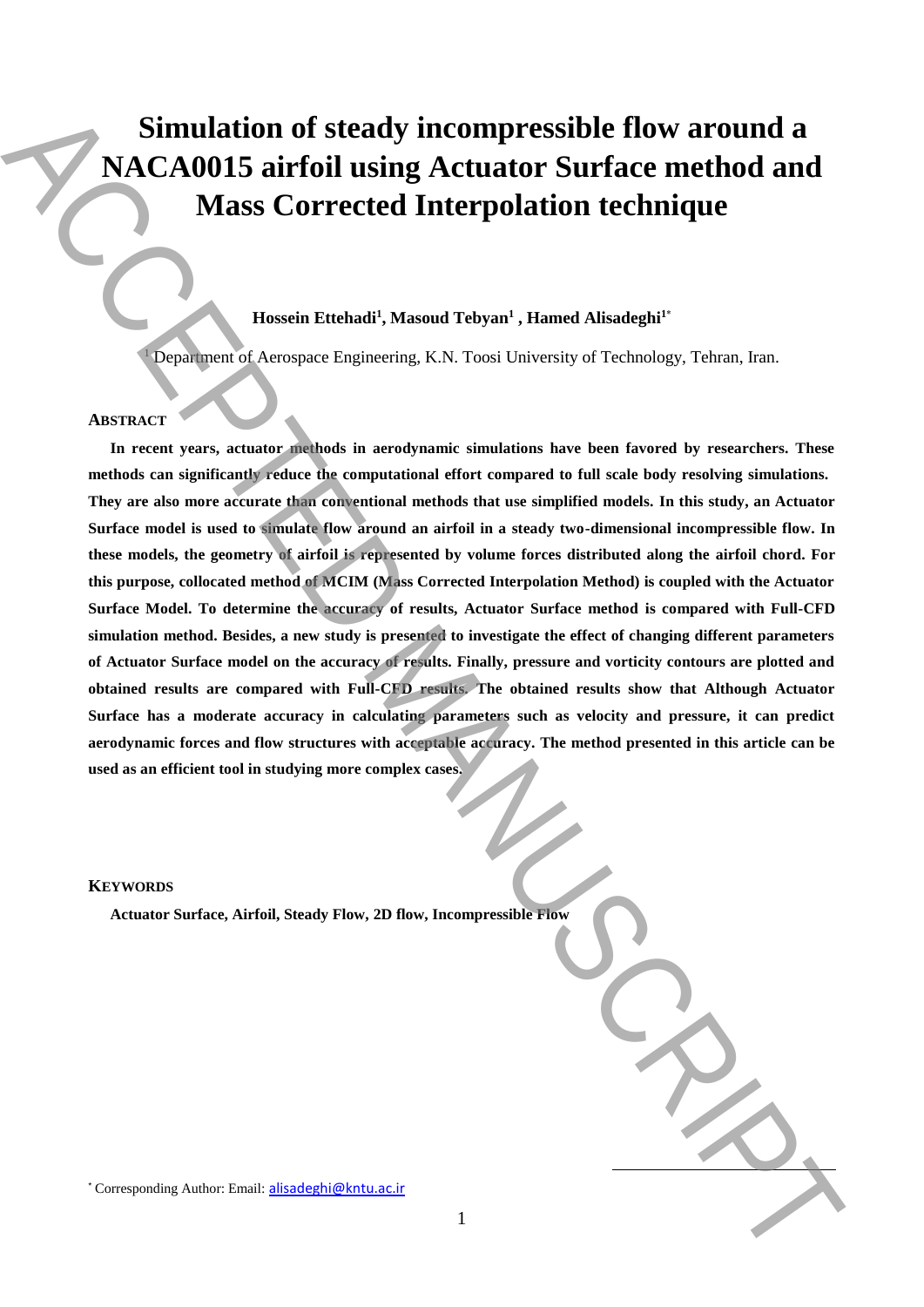### **1. Introduction**

A range of methods for performing airfoil simulations are available which are different in their capability to predict different aspects of aerodynamics behavior. Navier-Stokes simulations with fully-resolved boundaries are now precipitant. However, fully-resolved simulations come at great expense in terms of computational effort, simulation time especially when multiple airfoil and structures are present in the flowfield and complex meshes must be generated. Alternative, less expensive, non-Navier-Stokes models are available, such as momentum theory methods, panel methods and free wake models. These models suffer from assumptions in their formulation that limit their applicability[1]. It is here that the actuator concept offers the potential for simulating at less computational cost. In these models, the geometry of blades is represented by volume forces distributed along with disks or lines or surfaces. In fact, for all actuator disk, surface, or line formulations used in the analysis of airfoil aerodynamics, the surfaces or volumes modeling the airfoil are allowed to be porous to the flow. The purpose of this paper is to investigate the main parameter of actuator surface technique in airfoils simulation. In this article, the collocated method of MCIM<sup>2</sup> is utilized for solving two-dimensional unsteady incompressible flow at low Reynolds number [2, 3]. Therefore, the Actuator Surface technique has to be placed in the developed CFD solver to be able to predict all parameters quantitatively. La function the control of the control of the control of the control of the control of the control of the control of the control of the control of the control of the control of the control of the control of the control of

### **2. Methodology**

The two-dimensional Navier-Stokes solver used here is the collocated method of MCIM. The code is based on a control-volume-based finite element method. AS model is included in the CFD solver, as shown in Fig. 1. But before combining this model and CFD solver, it was necessary to develop CFD solver to add source terms to the momentum equation. The CFD-AS solver described here is applied on unstructured triangular grids. The computational mesh extends 14 chord lengths downstream and 10 chord lengths upstream, above and below. To determine the accuracy of results, Actuator Surface method is compared with Full-CFD simulation method. Besides, a new study is presented to investigate the effect of changing different parameters of Actuator Surface model on the accuracy of results.



**Figure 1**. **Process diagram of the Flow solver (combination of MCIM solver and AS).**

#### **3. Results and Discussion**

As mentioned previously, in this study, for the first time, the effects of changing the effective parameters on the Actuator Surface technique and how to select their optimal values are investigated. These parameters include Gaussian filter, density of the source terms applied in cells and location of control point. All of these observations are shown in figures 2-4.



**Figure 2. Comparison of pressure coefficient of CFD-AS for different Gaussian filter for Re=1100 and AOA=8 deg.**



**<sup>.</sup>** <sup>2</sup> Mass Corrected Interpolation Method